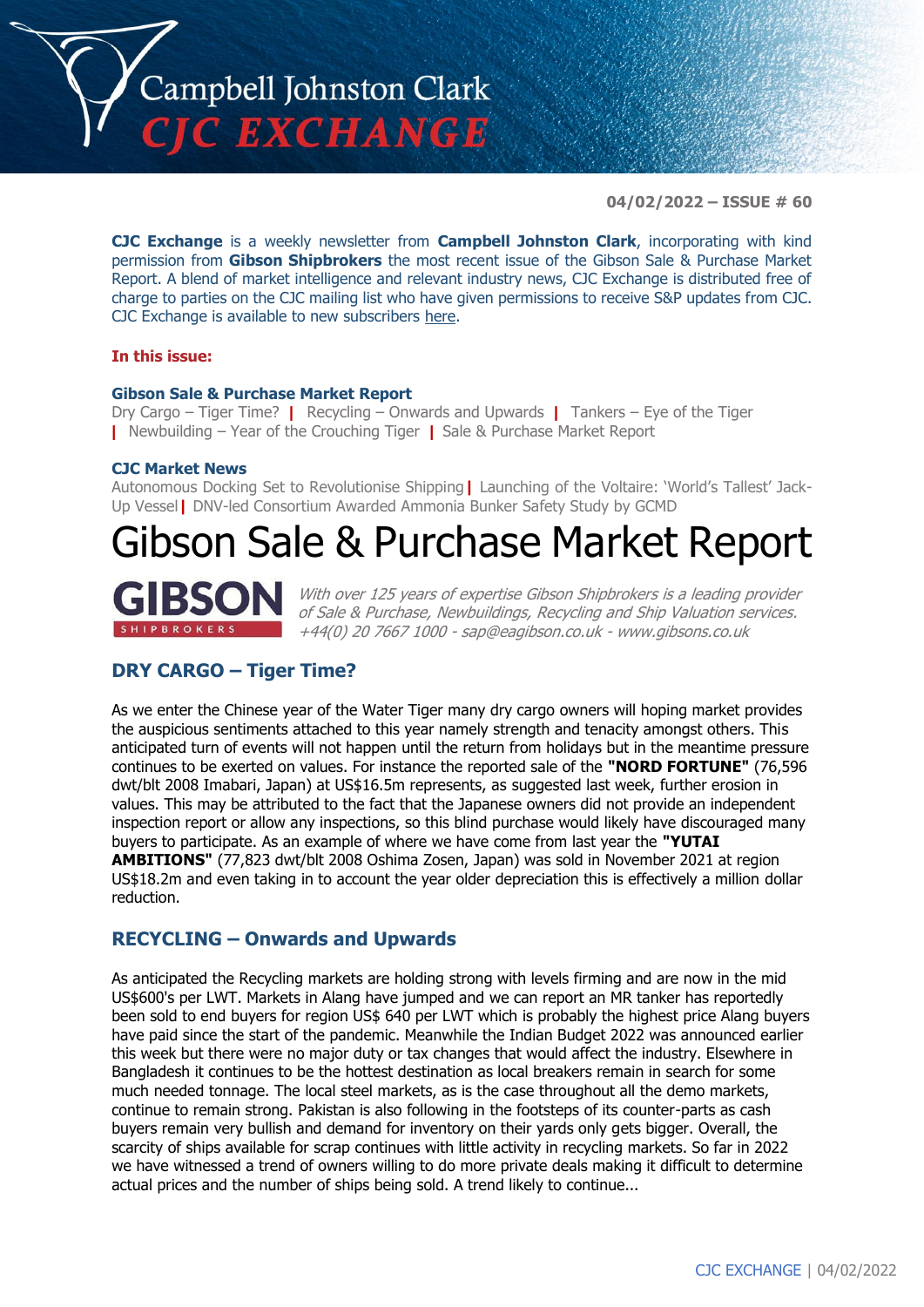

## **TANKERS – Eye of the Tiger**

MR tankers dominate the few sales this week with robust prices on display, as the "**AQUILA L" + "ARCTOS"** (49,999 dwt/blt 2018 Hyundai Mipo) set a nine year old marker, although there are some suggestions of it being an internal deal between partners rather than an open market sale. As regards older tonnage, last week's rumours of the sale of pump-room type "**PRIME EXPRESS"** (45,996 dwt/blt 2010 Shin Kurushima) have been supported by reports of US\$16.4m paid by Spring Marine, continuing their 4Q 2021 spending spree. The deal broadly also broadly falls in line with the same aged BWTS fitted "**CELSIUS PALERMO"** (49,999 dwt/blt 2010 Shin Kurushima) at US\$16.75m sold in December, duly considering that the "**PRIME EXPRESS"** is not BWTS fitted by comparison.

Meanwhile, the crude sector is devoid of many modern tonnage sales this week, but vintage tonnage continues to present low risk investment with underlying residual values increasing against surging recycling rates to push to within 5-8% of trading sale prices, as evidenced with the sales of aframax "**GUNDALA"** (107,127 dwt/blt 2003 Imabari) at US\$11.7m and suezmax "**KAVERI SPIRIT"** (159,101 dwt/blt 2004 Hyundai) for US\$15.8m.

## **NEWBUILDING – Year of the Crouching Tiger**

Little to report in the newbuilding market as yards have been closed for the annual, festive holidays this week. Sentiment in the tanker market on a rate recovery has fallen further this week with many putting a meaningful recovery later into 2022 or even 2023. However, buying appetite for 2nd hand vessels remains buoyant indicating confidence from owners that the market will come back. On the one hand there still remains a play for newbuildings as orderbooks are falling, potential for scrapping is real (when sanctions are lifted and the costs of complying with EEXI/ CII hit older vessels) and some recovery in the oil supply is widely expected at some point. However, if current poor rate continue then this will have to bring down 2nd hand pricing and then the newbuilding play/ pricing may not be so attractive.

## **Gibson Sale & Purchase Market Report**

#### **S&P SALES**

| <b>Vessel Name</b>    | <b>DWT</b>     | <b>Built</b> | Yard                               | <b>Buyers</b>               | <b>Price</b><br>$\sqrt{5/m}$ | <b>Notes</b>                                                                              |
|-----------------------|----------------|--------------|------------------------------------|-----------------------------|------------------------------|-------------------------------------------------------------------------------------------|
|                       | <b>BULKERS</b> |              |                                    |                             |                              |                                                                                           |
| <b>SILVER STAR</b>    | 79,200         | 2011         | <b>COSCO</b><br>Dalian (CHN) buyer | Middle Eastern              | 18.2                         | Geared.<br>SS+BWTS<br>psd 1/22.                                                           |
| <b>NORD FORTUNE</b>   | 76,596         | 2008         | Imabari<br>(JPN)                   | <b>Newport</b>              | 16.5                         | SS psd<br>10/21.                                                                          |
| <b>ELVA</b>           | 73,910         | 2001         | <b>Namura</b><br>(JPN)             | <b>Undisclosed</b><br>buyer | reg 11                       | SS psd<br>8/21.<br><b>BWTS</b><br>fitted.                                                 |
| <b>KOUJU LILY</b>     | 58,872         | 2011         | Kawasaki<br>(JPN)                  | Greek buyer                 | 24.5                         | <b>Dely</b><br>3Q'22. Inc<br>5 yrs BB<br>back. DD<br>due 11/22.<br><b>BWTS</b><br>fitted. |
| SAFESEA NEHA II       | 53,389         | 2008         | Yangzhou<br>Dayang<br>(CHN)        | <b>Undisclosed</b><br>buyer | high 13                      | DD due<br>4/22.                                                                           |
| CIELO DI VIRGIN GORDA | 39,202         | 2015         | Yangfan<br>(CHN)                   | Oldendorff                  | 22.7                         | Open<br>hatch. Eco.                                                                       |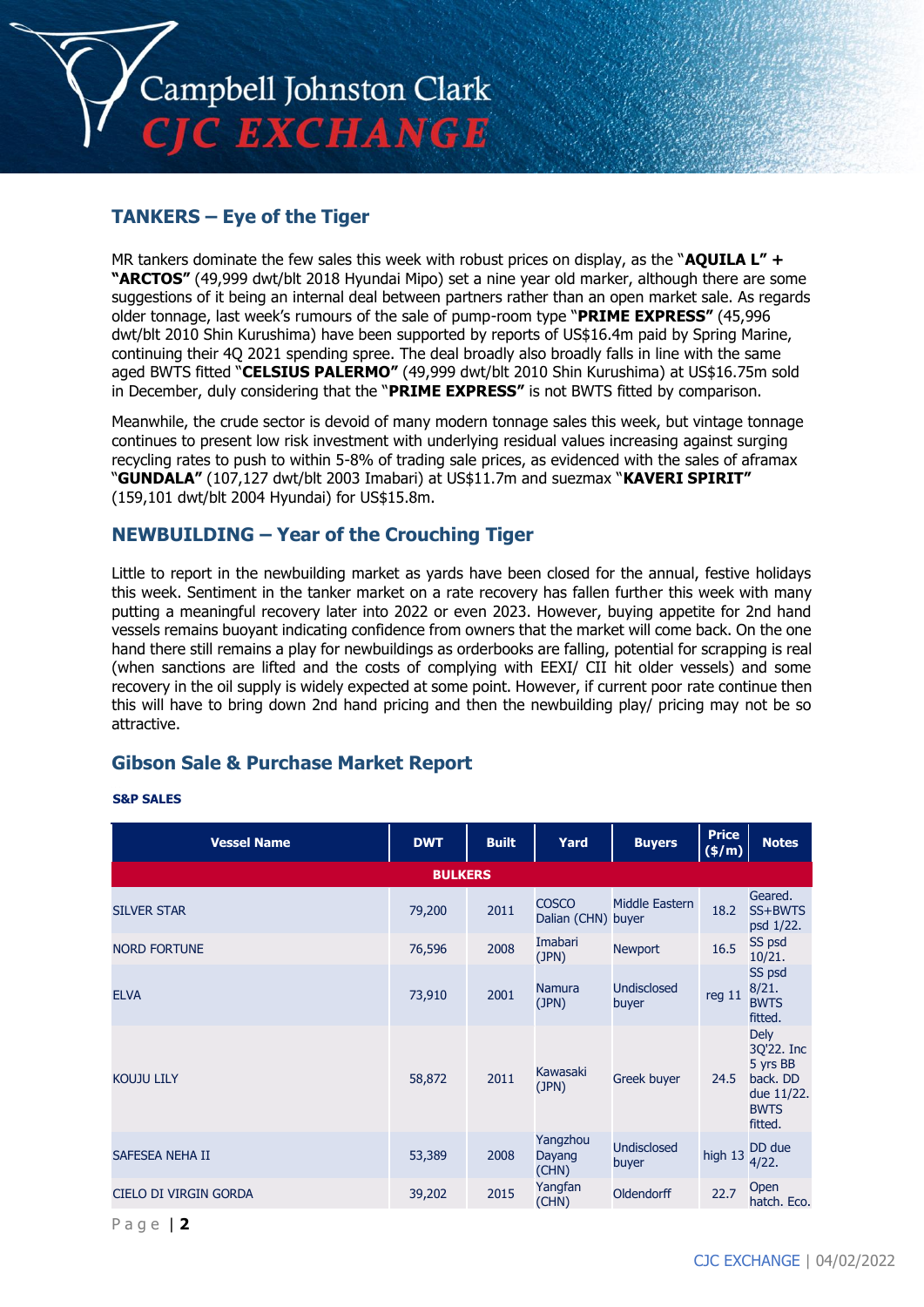Campbell Johnston Clark<br>CJC EXCHANGE

|                                          |                                          |              |                                                    |                                    |                | DD due<br>12/22.                                                                          |
|------------------------------------------|------------------------------------------|--------------|----------------------------------------------------|------------------------------------|----------------|-------------------------------------------------------------------------------------------|
| <b>DAIDO AMBITION</b>                    | 37,982                                   | 2021         | I-S Shipyard<br>(JPN)                              | <b>FGM</b><br>Chartering           | 33             | <b>BBHP</b> deal.<br>SS psd<br>5/21.                                                      |
| <b>DOREEN</b>                            | 35,015                                   | 2004         | Kouan<br>Shipyard<br>(CHN)                         | Singaporean<br>buyer               | 22             | 1,878 TEU.<br>Open<br>hatch. SS<br>psd 1/22.<br>BWTS<br>fitted.                           |
| SUPER VALENTINA                          | 33,382                                   | 2013         | <b>Shin</b><br>Kurushima<br>(JPN)                  | <b>Undisclosed</b><br>buyer        | 18             | Open<br>hatch. SS<br>due 2/23.                                                            |
| <b>WOORI STAR</b>                        | 28,678                                   | 1999         | Imabari<br>(JPN)                                   | <b>Undisclosed</b><br>buyer        | $\overline{7}$ | Logs. DD<br>due 5/22.                                                                     |
| ROYAL INNOVATION                         | 28,050                                   | 2011         | Imabari<br>(JPN)                                   | Alma<br>Navigation                 | 13             | SS psd<br>11/20.                                                                          |
| <b>SKAWA</b>                             | 17,073                                   | 2012         | Taizhou<br>Sanfu (CHN)                             | <b>Undisclosed</b><br>buyer        | 10             | SS due<br>$6/22.$ Ice<br>1C.                                                              |
|                                          | <b>TANKERS</b>                           |              |                                                    |                                    |                |                                                                                           |
| <b>KAVERI SPIRIT</b>                     | 159,101                                  | 2004         | Hyundai<br>Ulsan (KRS)                             | Undisclosed<br>buyer               | 15.8           | DD due<br>2/22.                                                                           |
| <b>GUNDALA</b>                           | 107,127                                  | 2003         | Imabari Saijo<br>(JPN)                             | Chinese buyer                      | 11.7           | SS due<br>1/23.                                                                           |
| ARCTOS + AQUILA L                        | 49,999                                   | both 2018    | Hyundai Mipo Undisclosed<br>(KRS)                  | buyer                              |                | Deepwell.<br>SS due<br>34 each 7+9/23.<br><b>BWTS</b><br>fitted.                          |
| PRIME EXPRESS                            | 45,996                                   | 2010         | <b>Shin</b><br>Kurushima<br>(JPN)                  | <b>Spring Marine</b><br>Management | 16.4           | Pump-<br>room. SS<br>psd 11/20.<br>No BWTS.                                               |
| <b>CELSIUS MONACO</b>                    | 19,999                                   | 2005         | <b>Shin</b><br>Kurushima<br>(JPN)                  | Korean buyer                       | 7.75           | <b>Stainless</b><br>Steel. DD<br>due 10/23.                                               |
| <b>CELSIUS MANILA</b>                    | 19,997                                   | 2002         | <b>Shin</b><br>Kurushima<br>(JPN)                  | <b>Far Eastern</b><br>buyer        | 7.9            | <b>Stainless</b><br>Steel. SS<br>due 3/22.                                                |
| <b>OCEAN MORAY</b>                       | 11,999                                   | 2018         | Zhejiang<br>Shenzhou<br>(CHN)                      | Hong Lam<br><b>Marine</b>          | 10             | Epoxy.<br>IMO II. SS<br>due 1/23.<br><b>BWTS</b><br>fitted.<br><b>Already</b><br>renamed. |
|                                          | <b>CONTAINERS / RO-RO / REEFER / PCC</b> |              |                                                    |                                    |                |                                                                                           |
| <b>IONIKOS</b>                           | 52,462                                   | 2009         | Hanjin HI,<br>Philpns (PHI) buyer                  | <b>Undisclosed</b>                 | 96             | 4308 TEU.<br>Gearless.<br>Dely 6/22.                                                      |
| <b>HSL SHEFFIELD</b><br><b>HSL PORTO</b> | 34,282<br>33,829                         | 2003<br>2004 | Hyundai<br>Ulsan (KRS)<br><b>Aker Mtw</b><br>(GER) | <b>Undisclosed</b><br>buyer        | 23 each        | 2556 TEU.<br>Geared.<br>2478 TEU.<br>Geared.                                              |
| <b>CAPE NABIL</b>                        | 23,550                                   | 2010         | Guangzhou<br>Wenchong<br>(CHN)                     | <b>Undisclosed</b><br>buyer        | high 20        | 1740 TEU.<br>Gearless.<br>TC free 5-<br>6/22.                                             |
| <b>CAPE NEMO</b>                         | 23,517                                   | 2010         | Guangzhou<br>Wenchong<br>(CHN)                     | <b>Undisclosed</b><br>buyer        | 31             | 1740 TEU.<br>Gearless.<br>TC free 3-<br>4/22.                                             |

P a g e | **3**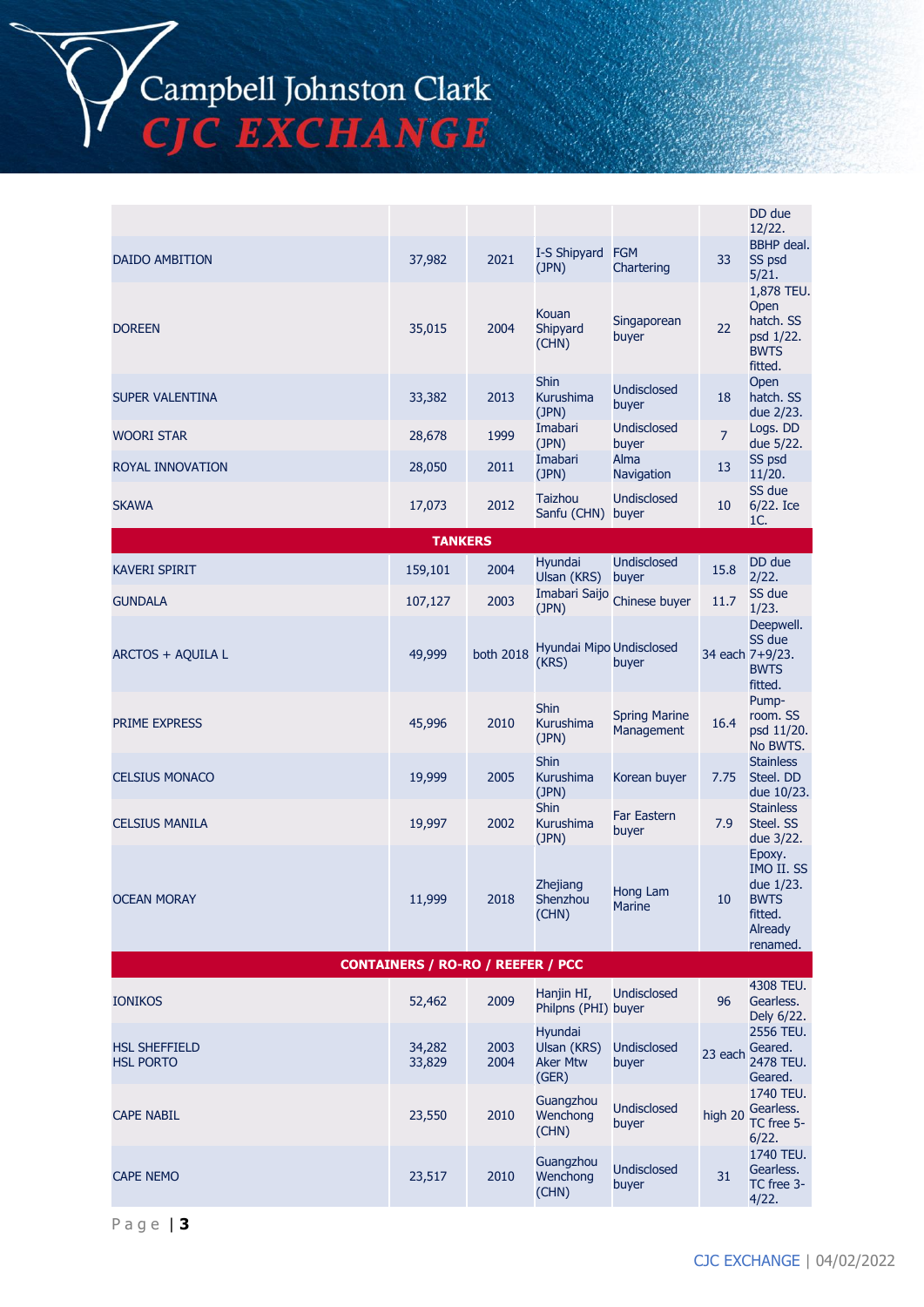Campbell Johnston Clark<br>CJC EXCHANGE

| <b>BINDI IPSA</b>         | 23,425 | 2013 | Guangzhou<br>Wenchong<br>(CHN) | <b>Undisclosed</b><br>buver | 35     | 1740 TEU.<br>Geared. |
|---------------------------|--------|------|--------------------------------|-----------------------------|--------|----------------------|
| SONGA COUGAR              | 13,690 | 2008 | Jiangsu<br>Jinling (CHN) buyer | Undisclosed                 | reg 21 | 1118 TEU.<br>Geared. |
| <b>NEWBUILDING ORDERS</b> |        |      |                                |                             |        |                      |

| <b>Ordering Client</b>                   | <b>Vessel Type</b>                                          | Size / No.<br>of units               | <b>Shipyard</b><br>(Country)               | <b>Delivery</b> | <b>Price</b><br>\$m\$ | <b>Notes</b>                                                             |  |
|------------------------------------------|-------------------------------------------------------------|--------------------------------------|--------------------------------------------|-----------------|-----------------------|--------------------------------------------------------------------------|--|
| <b>GENERAL CARGO / MULTI-PURPOSE</b>     |                                                             |                                      |                                            |                 |                       |                                                                          |  |
| <b>Schoeller Holdings</b>                | MPP Heavy- 32,000 dwt<br>Lift                               | x <sub>2</sub>                       | <b>Huangpu</b><br>Wenchong<br>(CHN)        | 2025            |                       | 2000 TEU.<br><b>Declared</b><br>options.                                 |  |
|                                          | <b>TANKERS</b>                                              |                                      |                                            |                 |                       |                                                                          |  |
| <b>Furetank</b>                          | Prod/Chems                                                  | 18,000 dwt<br>$x$ 1+2                | China<br><b>Merchants</b><br>Jinling (CHN) | 2024            |                       | LNG/LBG<br>dual fuel.<br><b>Hybrid</b><br>battery $+$<br>shore<br>power. |  |
| <b>CONTAINERS / RO-RO / REEFER / PCC</b> |                                                             |                                      |                                            |                 |                       |                                                                          |  |
| <b>MSC</b>                               | Containership $\frac{16,000 \text{ TEU}}{x 6}$ Dalian (CHN) |                                      |                                            | 2024-2025       | 185                   | <b>LNG dual</b><br>fuel.<br>Ammonia<br>ready.                            |  |
| <b>Zodiac Group</b>                      | Containership                                               | 15,600 TEU<br>x <sub>6</sub>         | <b>DSME (KRS)</b>                          | 2025            |                       | <b>LNG dual</b><br>fuel.                                                 |  |
| <b>CLdN</b>                              | <b>RoRo</b>                                                 | 2                                    | 8,000 LM x Hyundai Mipo<br>(KRS)           | 2025            |                       | <b>Twin dual</b><br>fuel LNG /<br>elec<br>engines.                       |  |
| <b>Capital Maritime</b>                  | Containership                                               | 7.100 TEU<br>$x$ 4+2                 | Dalian (CHN)                               | 2024            | sub 80                | Tier III.<br>Multi-fuel,<br>AMP.<br>250m LOA.                            |  |
| <b>Euroseas</b>                          | Containership                                               | x <sub>2</sub>                       | 2,800 TEU Hyundai Mipo<br>(KRS)            | 2023-2024       | 42.5                  |                                                                          |  |
| Loctek Ergonomic                         | Containership                                               | 1,800 TEU Huanghai<br>x <sub>1</sub> | (CHN)                                      | 2023            | 32.6                  |                                                                          |  |

#### **Recycling Activity**

| <b>Vessel Name</b>    | <b>BUILT</b>  | <b>DWT</b> | <b>LWT</b> | <b>Delivery</b> | Price<br>(\$/lwt) | <b>Notes</b>                                                  |
|-----------------------|---------------|------------|------------|-----------------|-------------------|---------------------------------------------------------------|
|                       | <b>TANKER</b> |            |            |                 |                   |                                                               |
| <b>CHEMTRANS RIGA</b> | 2001 / China  | 34,810     | 8,917      | as-is Singapore | 620               | plus<br>payment<br>for<br><b>Bunkers &amp;</b><br><b>Lubs</b> |

#### **Recycling Prices (US\$/LWT)**

|                                | <b>Bangladesh Pakistan</b> |         | <b>India</b> | <b>Turkey</b> |
|--------------------------------|----------------------------|---------|--------------|---------------|
| Tank/Cont/Ro-Ro/Capes/LPG/PCC  | 625/650                    | 610/630 | 600/620      | 345/355       |
| Dry Cargo/Bulk/Tween/Gen Cargo | 610/625                    | 600/610 | 590/600      | 335/345       |

**Newbuild and Second Hand Values** (\$ million)

**Newbuild 5 Year Old 10 Year Old**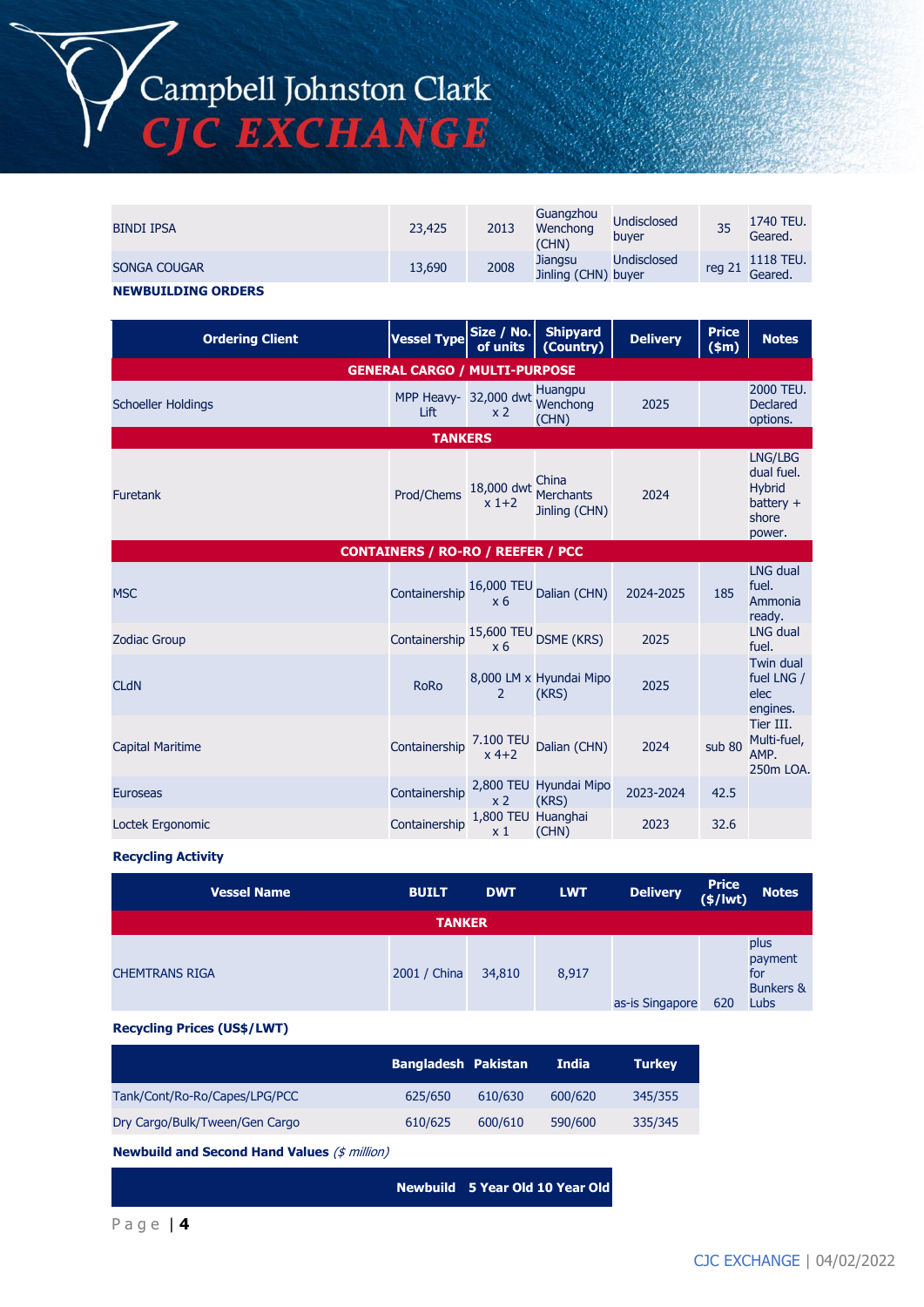Campbell Johnston Clark C EXCHANGE

| <b>Tankers</b>             |                |       |             |
|----------------------------|----------------|-------|-------------|
| <b>VLCC</b>                | 114            | 72.5  | 49          |
| <b>SUEZMAX</b>             | 76             | 48.5  | 32          |
| <b>AFRAMAX</b>             | 60             | 43.25 | 28.5        |
| <b>MR</b>                  | 40             | 31    | 21          |
| <b>Bulkers</b>             |                |       |             |
| <b>CAPESIZE</b>            | $60.5^{\circ}$ | 41    | 32          |
| <b>KAMSARMAX / PANAMAX</b> | $35^{\wedge}$  | 34k   | 24.5k / 22p |
| ULTRAMAX / SUPRAMAX        | $33^$          | 30.5u | 21s         |
| <b>HANDYSIZE</b>           | $29.5^{\circ}$ | 26    | 18          |
|                            |                |       |             |

 $^{\wedge}$ =Chinese price (otherwise based upon Japanese / Korean country of build)

# CJC Market News



Campbell Johnston Clark (CJC) is a medium-sized international law firm advising on all aspects of the shipping sector, from ship finance to dry shipping and comprehensive casualty handling, and all that happens in between. Today, we have offices in London, Newcastle, Singapore and Miami.

## **Autonomous Docking Set to Revolutionise Shipping**



Autonomous docking and positioning for ships is set to revolutionise the maritime industry's future after over a decade of research and development from Australian firm, Marine Autonomous Intelligent Docking (**MAID**).

MAID technology will reduce the time it takes to dock a vessel by using sensors and closed loop controls to enable fully autonomous docking and positioning. The technology will have a multitude of uses for various maritime sectors, including the commercial and passenger sectors.

The most innovative breakthrough is MAID technology's ability to compensate for external variables, such as water currents and wind, which affect a vessel's motion. Combining dynamic obstacle handling and object recognition, the technology can stop or reroute a vessel's path, as is required, to carry on a collision-free approach to a given vessel's docking position. It is envisaged that this will reduce the time it takes to dock a vessel, reducing fuel consumption and lower labour costs.

A vessel's speed will be reduced on approach to a dock, with the target location being pre-determined and assessed to see whether the docking area is large enough to accommodate the vessel. Vessel-tovessel positions can also be assessed.

As the maritime industry continues to look for ways to become more efficient, the MAID technology may be the first in a long list to come up with an innovative solution.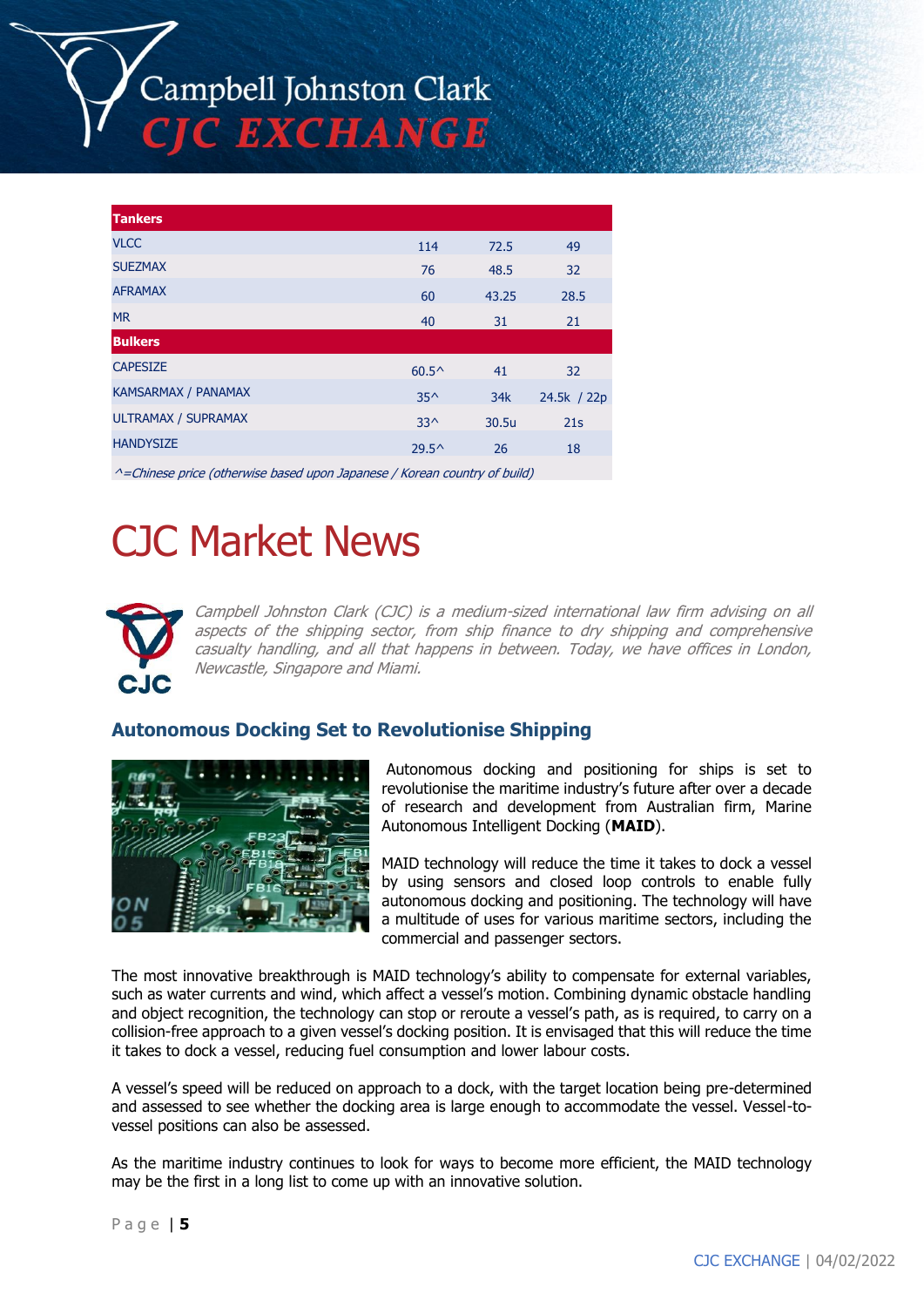Campbell Johnston Clark **C EXCHANGE** 

# **Launching of the Voltaire: 'World's Tallest' Jack-Up Vessel**



Infrastructure servicing company, Jan de Nul, launched the newest vessel in its fleet this week. The Voltaire, built at the COSCO Shipping Shipyard in Nantong, China, has been designed as a state-of the-art service vessel to transport, lift and install offshore wind turbines, transition pieces and foundations. The vessel will also have the capacity to play a role in the decommissioning of offshore structures previously used in the oil and gas industry.

Fitted with four giant legs measuring 130 metres, the vessel is

capable of jacking up to stable working conditions in waters as deep as 80 metres, and with an elevated load of 16,000 tonnes. These figures are currently unmatched in the industry. According to Van de Nul, the Voltaire's main crane has a lifting capacity of over 3,000 tonnes which will enable her to lift the +15MW turbines currently in use in offshore wind farms as well as the 20MW turbines expected to be in use by the end of the decade.

The Voltaire is due to be delivered in the second half of 2022. She will then begin her first assignment which was awarded to Jan de Nul in 2020, as the vessel was being built. This involves mobilization to the United Kingdom, where she will be involved in all three phases of the installation of Dogger Bank Wind Farm, which at 3.6GW will be the largest offshore wind farm in the world and will generate enough energy to power 6 million homes a year.

The Voltaire also boasts some of the most up-to-date green technologies in the industry. Capable of running on second-generation biodiesel, her fuel carbon footprint will be reduced by up to 90% when these fuels are in use. She is also equipped with an extremely advanced dual exhaust filter which will remove up to 99% of nanoparticles from emissions. This technology utilizes a diesel particulate filter and a selective catalytic reduction system to filter emissions in accordance with EU Stage V regulations.

# **DNV-led Consortium Awarded Ammonia Bunker Safety Study by GCMD**



A DNV-led consortium involving Surbana Jurong and the Singapore Maritime Academy (**SMA**) has been awarded the ammonia bunker safety study by the Global Centre for Maritime Decarbonisation (**GCMD**). The study is a precursor to the demonstration of ammonia bunkering in Singapore and has the objective to establish safety guidelines and operational envelopes which will set the basis of a regulatory sandbox for trials at two local bunkering sites.

The handling of ammonia is said to require more rigorous safety

and operational guidelines as compared to the transportation of ammonia as a commodity. Hence, the study will build on to existing guidelines that have been developed for the safe handling of ammonia so that these can be applied to ammonia as bunker fuel. The added safety and operational guidelines are required due to the 'higher transfer frequency' and the need for more flexible transfer configurations.

Professor Lynn Loo, CEO of GCMD explained the reason for the GCMD's interest in ammonia. She said, "GCMD has chosen to look at ammonia bunkering as its first project because ammonia is among the most energy-efficient green fuel to be produced." Nonetheless, she mentions that as with any new